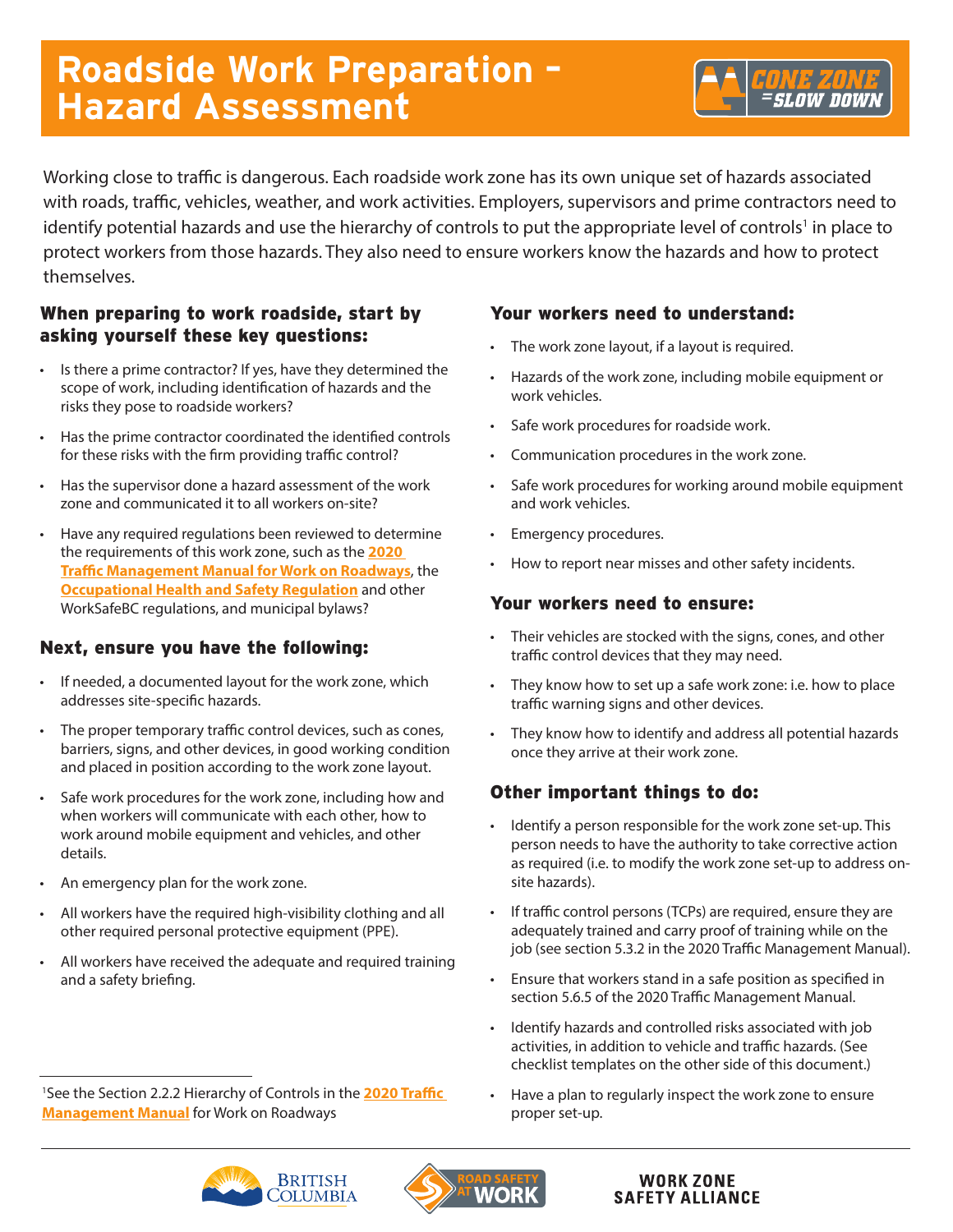

#### Hazard Identification Checklist for Employers and Supervisors

At your work zone, fill in the following hazard identification checklist before work begins. The checklist is a general guideline, and although it includes potential hazards it is not an exhaustive list. Use the blank rows at the bottom of the table to list other hazards that are present in your work zone<sup>1</sup>. The checklist should be completed by both the employer and prime contractor.

| <b>Potential hazards</b>                                                                                                              |                                                                                                                |                                                              |                                                                                          |  |  |
|---------------------------------------------------------------------------------------------------------------------------------------|----------------------------------------------------------------------------------------------------------------|--------------------------------------------------------------|------------------------------------------------------------------------------------------|--|--|
| Date:                                                                                                                                 |                                                                                                                | <b>Location:</b>                                             |                                                                                          |  |  |
| <b>Name of Employer or Prime Contractor:</b>                                                                                          |                                                                                                                |                                                              |                                                                                          |  |  |
| <b>Name of Supervisor:</b>                                                                                                            |                                                                                                                |                                                              |                                                                                          |  |  |
| <b>Potential road hazard</b>                                                                                                          | Yes, the hazard is present<br>(indicate with check mark, and<br>write the specific hazard that is<br>present). | No, the hazard is not present<br>(indicate with check mark). | Hazard control (if a hazard is<br>present, state how the hazard<br>is being controlled). |  |  |
| <b>Traffic counts and speed</b><br>limits                                                                                             |                                                                                                                |                                                              |                                                                                          |  |  |
| Type and volume of<br>$\bullet$<br>traffic that is passing by<br>- passenger vehicles,<br>buses, large trucks,<br>emergency vehicles. |                                                                                                                |                                                              |                                                                                          |  |  |
| Large vehicles passing by<br>$\bullet$<br>that could block signage<br>or reduce road width.                                           |                                                                                                                |                                                              |                                                                                          |  |  |
| Vehicles traveling faster<br>$\bullet$<br>than the speed limit.                                                                       |                                                                                                                |                                                              |                                                                                          |  |  |
| • Cycle lanes and volume of<br>cyclists.                                                                                              |                                                                                                                |                                                              |                                                                                          |  |  |
| <b>Nature of work activity</b>                                                                                                        |                                                                                                                |                                                              |                                                                                          |  |  |
| Excessive dirt, dust<br>$\bullet$<br>or gravel on the road<br>created by the work<br>activity.                                        |                                                                                                                |                                                              |                                                                                          |  |  |
| Work activity includes<br>$\bullet$<br>blasting, scaling or<br>excavation less than<br>2 metres from active<br>travelling lanes.      |                                                                                                                |                                                              |                                                                                          |  |  |

1 See Table 3.2 Project Risk Analysis in the 2020 Traffic Management Manual for Work on Roadways.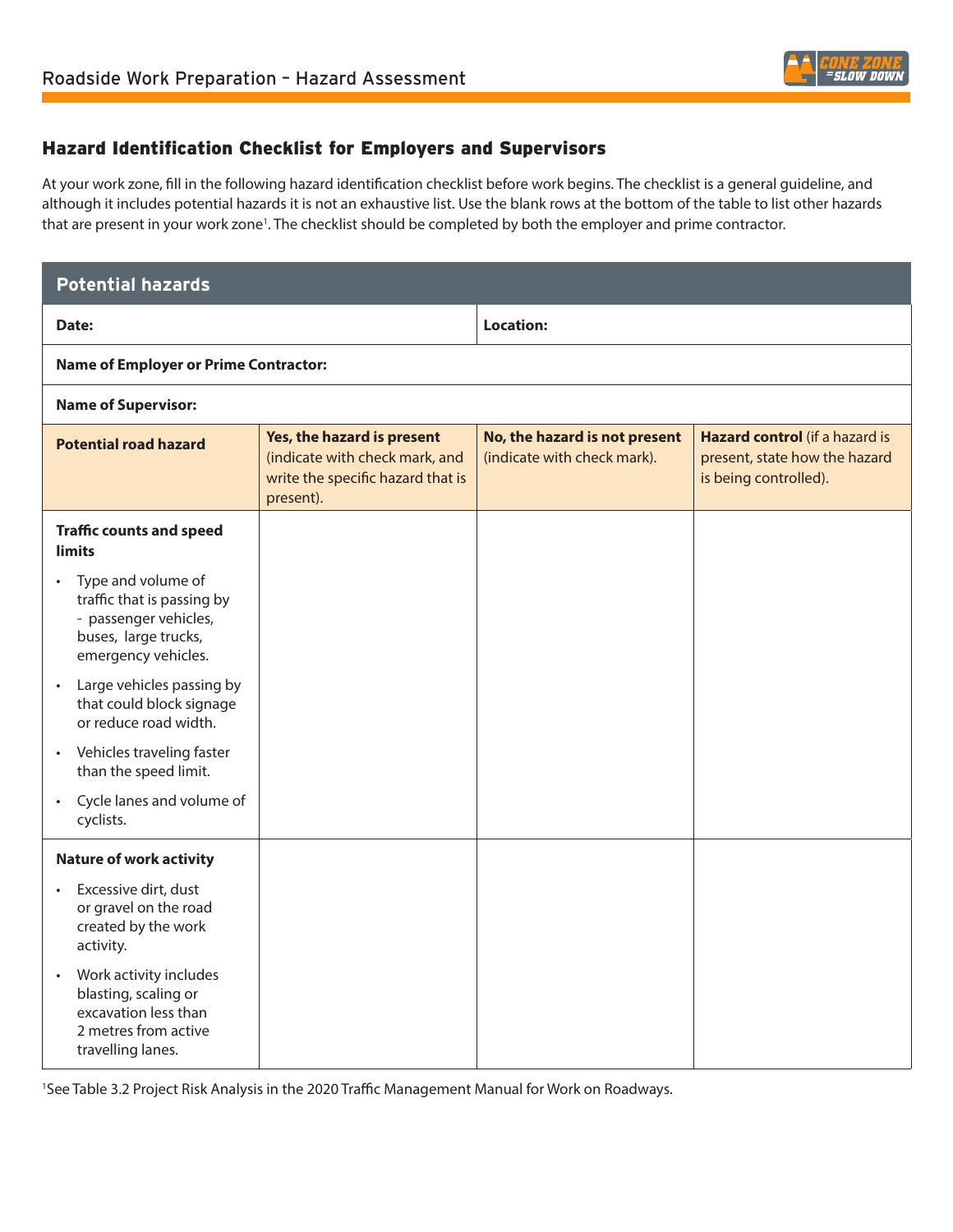

**SLOW DOWN** 

• Slick or slippery roads.